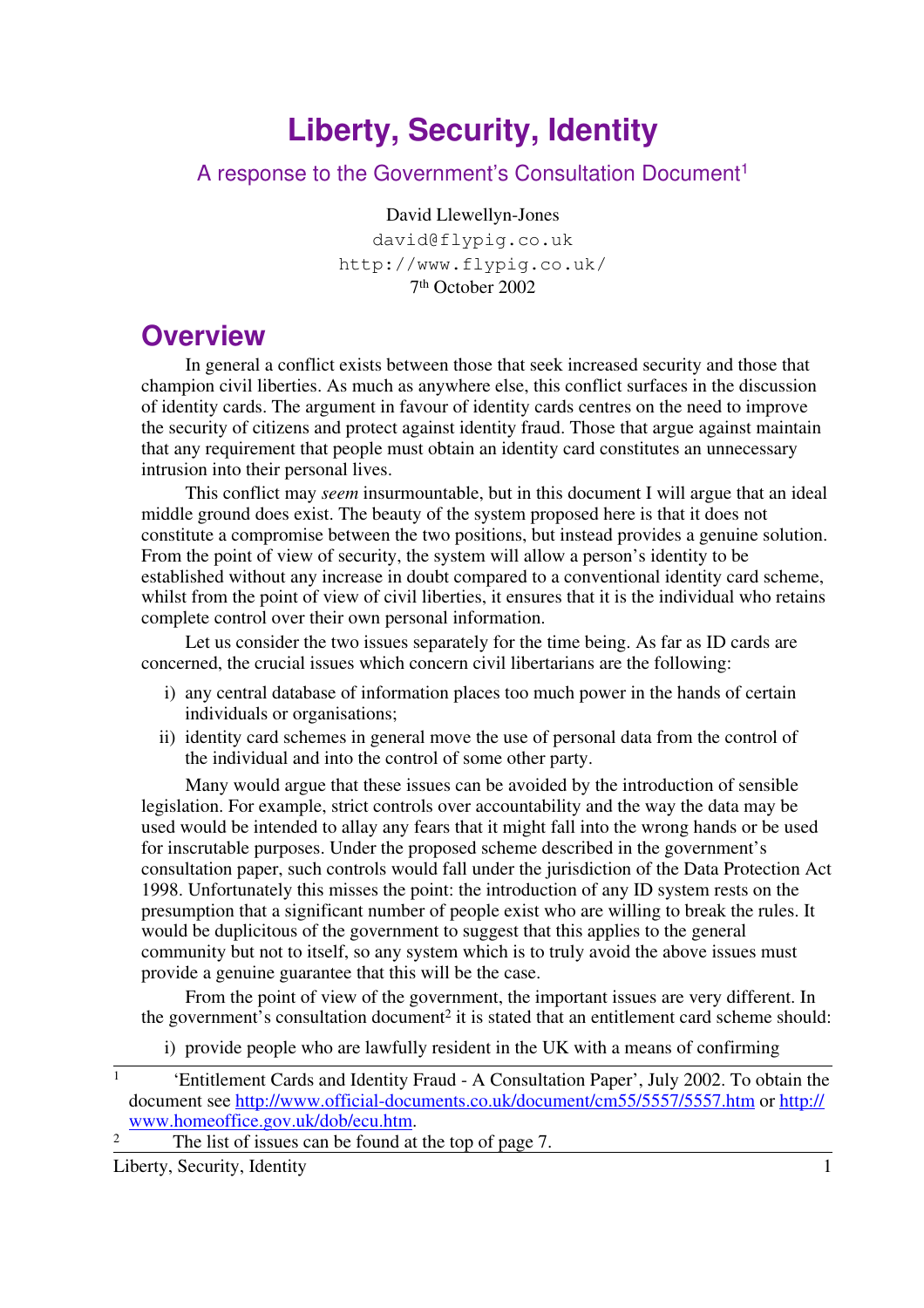their identity to a high degree of assurance;

- ii) establish for official purposes a person's identity so that there is one definitive record of an identity which all government departments can use if they wish;
- iii) help people gain entitlement to products and services provided by both the public and private sectors, particularly those who might find it difficult to do so at present;
- iv) help public and private sector organisations to validate a person's identity, entitlement to products and services and eligibility to work in the UK.

The system described here is intended to genuinely avoid the civil liberties issues whilst at the same time goes a significant way towards addressing the motivations given above. Only the requirement (ii) that the scheme should establish a single definitive record for use by the government is left unfulfilled.

In order to explain how such a system would be put into practice, it will be necessary to explain some details about public key cryptography. These will be explained in the next section, but just before we proceed to these it may be useful to give a brief outline of some of the key points of the system which allow the criteria above to be satisfied. These can be summarised as follows:

- all of the data provided by individuals would be held *only* on the card itself, it would not be kept on any central database;
- the data on the card would only be accessible by those that already knew it, in particular, this ensures that the cardholder maintains control of who she chooses to provide the data to;
- the data on the card remains intrinsically tied together at all times, so that if the card contains a photograph and a name then you are guaranteed that the name belongs to the person matching the photograph;
- it is not possible to forge a card. The data on the card is secure both in that it cannot be casually read, and in that it can only be copied in an entire unit. The name can never become separated from the photograph, and so on;

In order to achieve this, a number of techniques are utilised. The first ensures that the data cannot actually be read from the card. Instead it can only be 'verified'. That is, you can ask a question of the card and receive a 'yes'/'no' response; for example, you can ask whether or not the address held on the card is say '46 Ladbroke Grove, Ladbroke, Ladbrokeshire, UK', and obtain an affirmative or negative response. In this way the data can only be used to verify what you already believe you know.

The second technique ensures that all of the data is 'signed' in its entirety using a government digital signature. Changing any aspect of the data, no matter how slight, would 'destroy' this signature, and only the government would have the means to produce such a signature. In this way, if the data is copied it must be copied in full and hence no counterfeit card would be of any use, assuming suitable biometric data is held on the card.

Both of the techniques have been well known and widely used for some time and stand up to mathematical scrutiny. That is, they are guaranteed to adhere with a level of certainty which can be determined mathematically.

 $\overline{3}$  For a more complete exposition of public key cryptography, many excellent texts exist. For a non-technical discussion, see S. Singh, *The Code Book* (Fourth Estate, 1999) whilst N.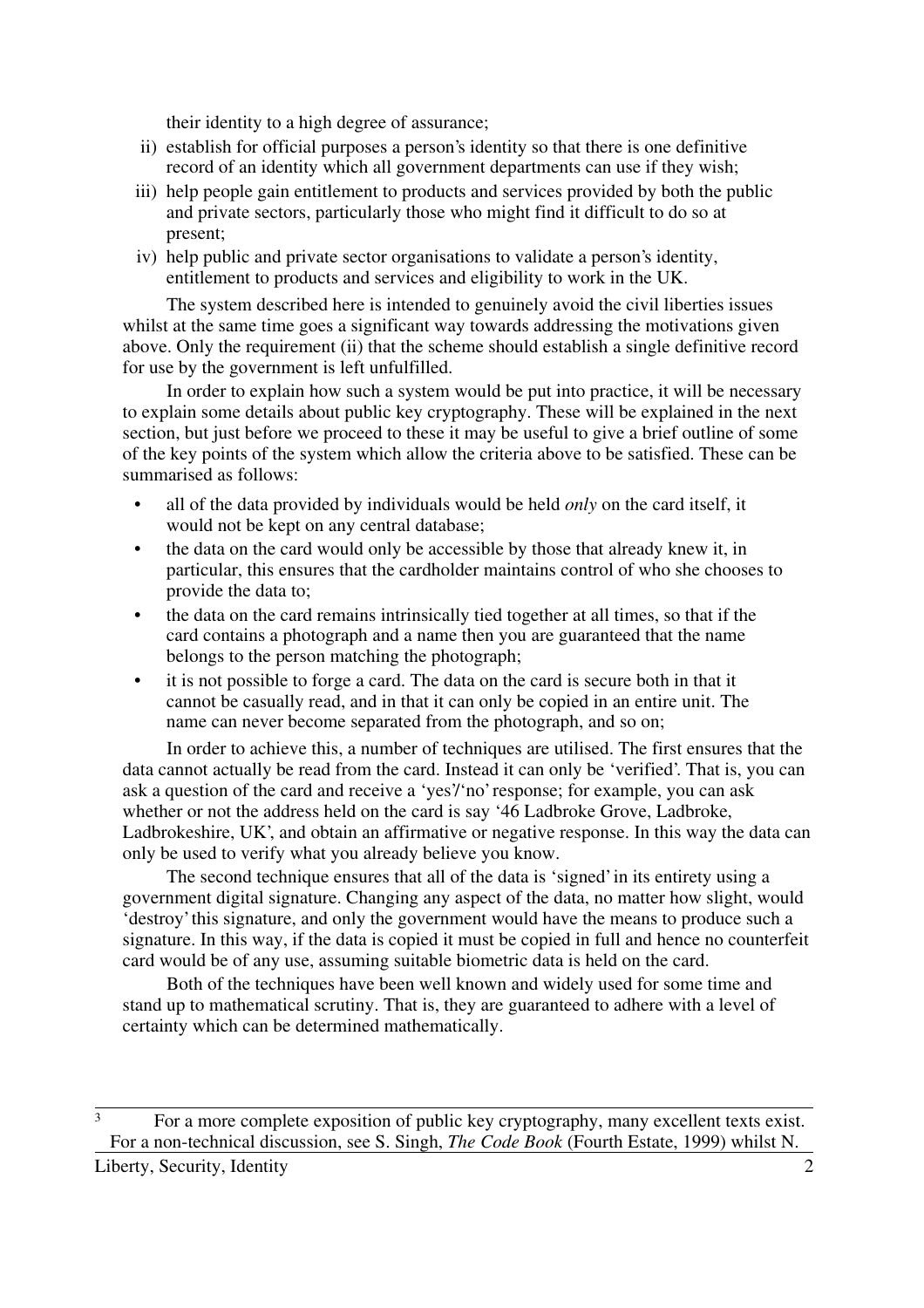### **Public Key Cryptography<sup>3</sup>**

Public Key Cryptography relies on the notion of an 'asymmetric encryption key', something which was first proposed in 1975 by Whitfield Diffie in collaboration with Martin Hellman and Ralph Merkle. The first workable public key encryption system was subsequently introduced by Ron Rivest, Adi Shamir and Leonard Adleman (RSA) in 1977<sup>4</sup> . RSA has remained one of the most popular public key cryptographic systems, largely due to the work of Phil Zimmermann on his PGP encryption software. This has been successfully and widely used, especially for secure encryption via email and over the internet, and a great deal of work has gone in to ensuring that it remains a secure system. The risks involved in using such a system would therefore be minimal.

In contrast to standard encryption techniques which use only one 'key', public key cryptography uses two: a public key and a private key. A key is basically a password which is used to scramble the information which you want to encrypt. Standard cryptography uses the single key to both encrypt and decrypt the message (hence it is termed 'symmetric' encryption). With public key cryptography, however, only the private key can be used to *decrypt* data, whilst the public key can only be used to *encrypt* data. Because of this, the public key is generally made widely available so that any one can encrypt a message. However, an individual would always keep their private key a secret. In this way, only someone with access to this private key can unscramble the data encrypted using the corresponding public key.

The best way to demonstrate the method is often using an example. So, suppose Alice wished to send a secret message to Bob, the usual course of events could therefore go something like this:

Alice obtains Bob's public key, which Bob has made available to anybody who wants it, and then she encrypts her message using this key. Alice can then send this encrypted message to Bob. Now in order to decrypt the message it is necessary to use Bob's private key. However, this is not generally available (not even to Alice) so nobody except Bob (not even Alice) is able to read the encrypted message. Bob, however, has a copy of his private key, so he alone can decrypt the message and read what it was that Alice sent to him.

There is one other important aspect of public key cryptography which is worth mentioning. Using a private key it is also possible to 'sign' a piece of data. This signature will change depending on the data that is being signed and the private key used. For any given private key, a signature can be produced for a piece of data only if you are in possession of the private key. The corresponding public key can be used to *verify* the signature, but not to produce one. Verifying a signature tells you whether or not the signature for a given piece of data was produced using the private key which corresponds to the public key you use for the verification. What this means is that it is possible to guarantee that a piece of data has come from where it claims.

Again an example may be helpful. Suppose Bob wants to send a piece of data to Alice so that Alice can be sure that Bob sent it to her. Bob would use his private key to produce a signature for the piece of data. He would then send both the data and the signature to Alice. Since only Bob possesses his private key, nobody else would be able to produce such a signature. But how does Alice know this? Well, she uses the public signature to verify that

Koblitz, *A Course In Number Theory and Cryptography* (Springer, 1987) provides a mathematical treatment. A web search will also produce many excellent discussions.

4 It has recently been claimed that the system was in fact originally conceived in the late 1960s and early '70s at GCHQ by James Ellis, Clifford Cocks and Nick Patterson.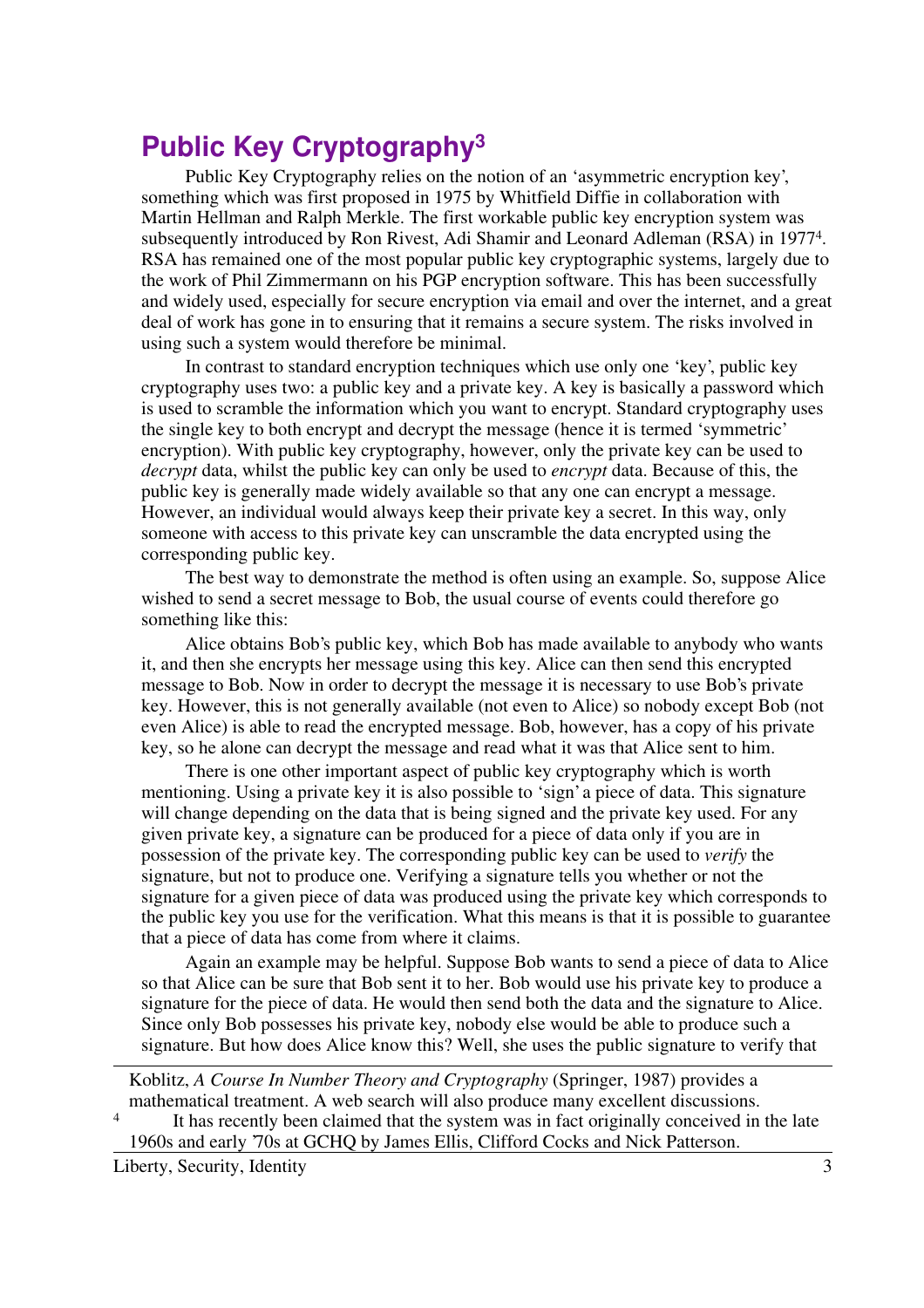the signature which Bob sent to her was produced using his private key. Suppose someone had intercepted the data and changed it before Alice was able to receive it. Well, in this case, since the signature depends on the data, the signature and data would no longer match. Only if a new signature was produced using Bob's private key would the data and signature once again match, but our interceptor would not have access to Bob's private key so would be unable to produce such a signature. Alice, on receiving the intercepted data, would find that the public key no longer verified the signature for the data and she would therefore know that the data had not genuinely come from Bob.

In short, the functions of public and private keys can be summarised as follows:

- a **public key** can be used to **encrypt** data, but not decrypt it;
- a **private key** can be used to **decrypt** data;
- a **private key** can be used to **sign** a piece of data;
- a **public key** can be used to **verify** the signature for a piece of data, but not sign it.

## **Technical details of the card**

Unlike identity cards as they might usually be known, one of the most important features of the card as it is described here involves the fact that no personal information is displayed externally, other than the holder's photograph (see figure 1). It is possible that there are certain other pieces of information which it would be permissible to display, but the description given here is intended to explain the principles involved rather than providing a definitive specification. Instead of having personal information displayed as text on the outside of the card, all of the data would be held internally on a microchip - a so called smartcard - which could be accessed using card reader hardware.



**Figure 1 - Example identity card layout**

The example card provided has been set up to contain certain pieces of personal information. These are:

- i) name;
- ii) address;
- iii) date of birth;
- iv) place of birth;
- v) passport number.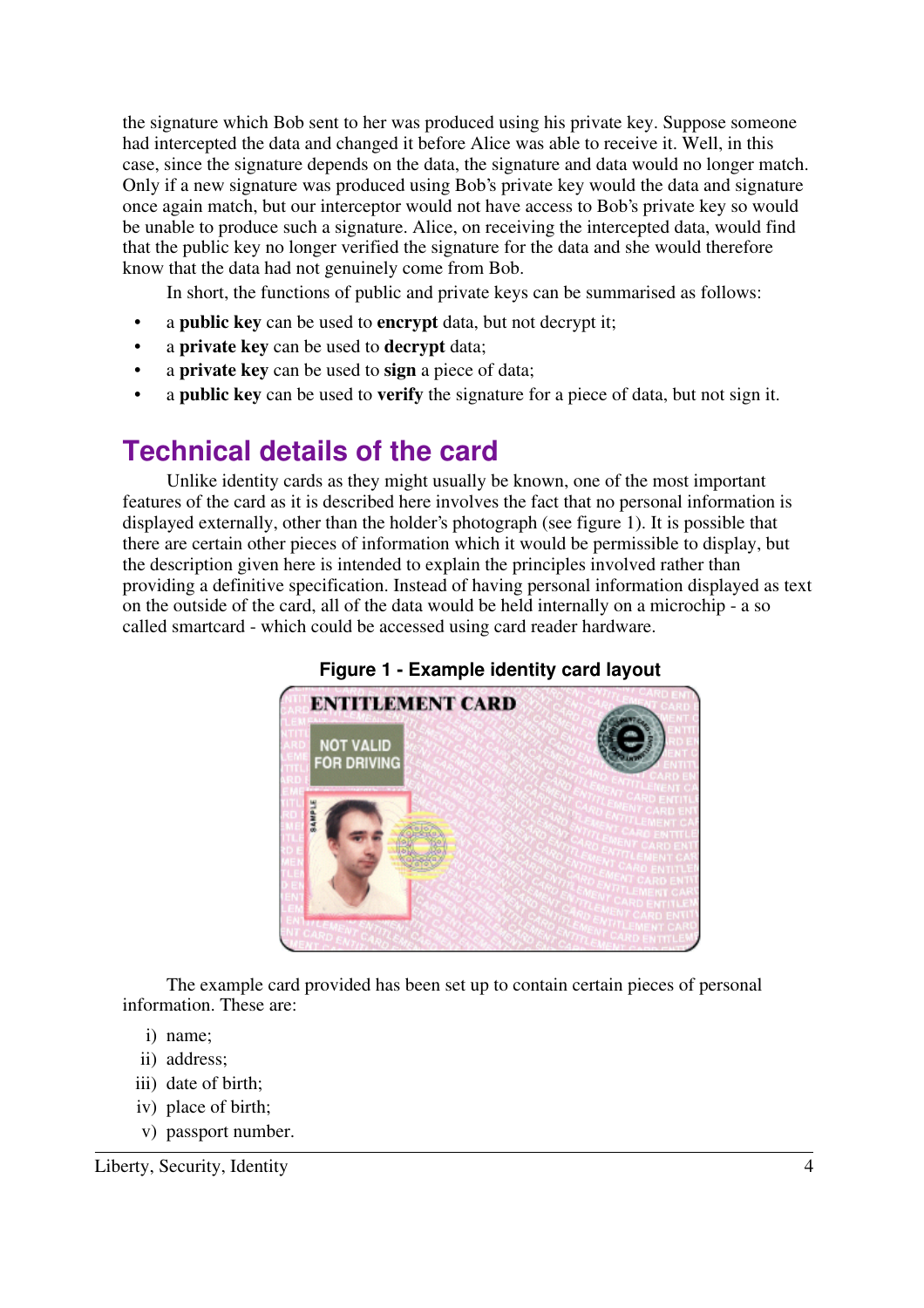In addition to this the card also contains a digital version of the photograph displayed on the outside. For further information about how to use the example card, see the instruction document '**Instruct.pdf**'. There is no reason why the card could not contain other pieces of information, and biometric data such as fingerprint or iris patterns<sup>5</sup>.

The photograph (**portrait.jpg**) is the only piece of information which is freely accessible. All of the remaining data has been encrypted using a public-private key pair and then stored on the card (**privdata.dss**), after which the private key was then destroyed. However, the corresponding public key (**public.dss**) has been stored on the card along with the encrypted data. What this means is that the data can no longer be accessed, and because the private key has been destroyed there is now *no way* that the data can be read, thus ensuring the privacy right of the individual concerned. Every card produced would use a distinct (random) public-private key pair to achieve this.

However, since the public key is retained on the card, there exists a way to *verify* the data. Thus, if you believe the card belongs to someone called 'David Jones', say, then you can discover whether this is the case or not. This is done be *encrypting* the name 'David Jones' using the public key held on the card, and then comparing this encrypted name against the encrypted version of the name held on the card. If the two match, than your belief was correct - the name stored on the card is indeed 'David Jones'. If, however, the two do not match, then all you know is that the name stored on the card is *not* 'David Jones'; you cannot actually find out what the name is. Figure 2 depicts the process diagrammatically.





The motivation for providing data which can be verified but not read is that of the civil libertarian, who wishes to ensure that control of personal data remains with the individual. By doing this the cardholder has complete control over who has access to the data, since verifying the cardholder's name (or other details) requires that the cardholder first provides their own name and hence consent for their name (or other details) to be known. Another salutary consequence of this is that, should the card be lost or stolen, it would be useless unless more information was already known about the data held on the card.

 $\frac{5}{5}$  For any biometric data other than a photograph, the data should be encrypted along with the other data, so that only verification would be possible.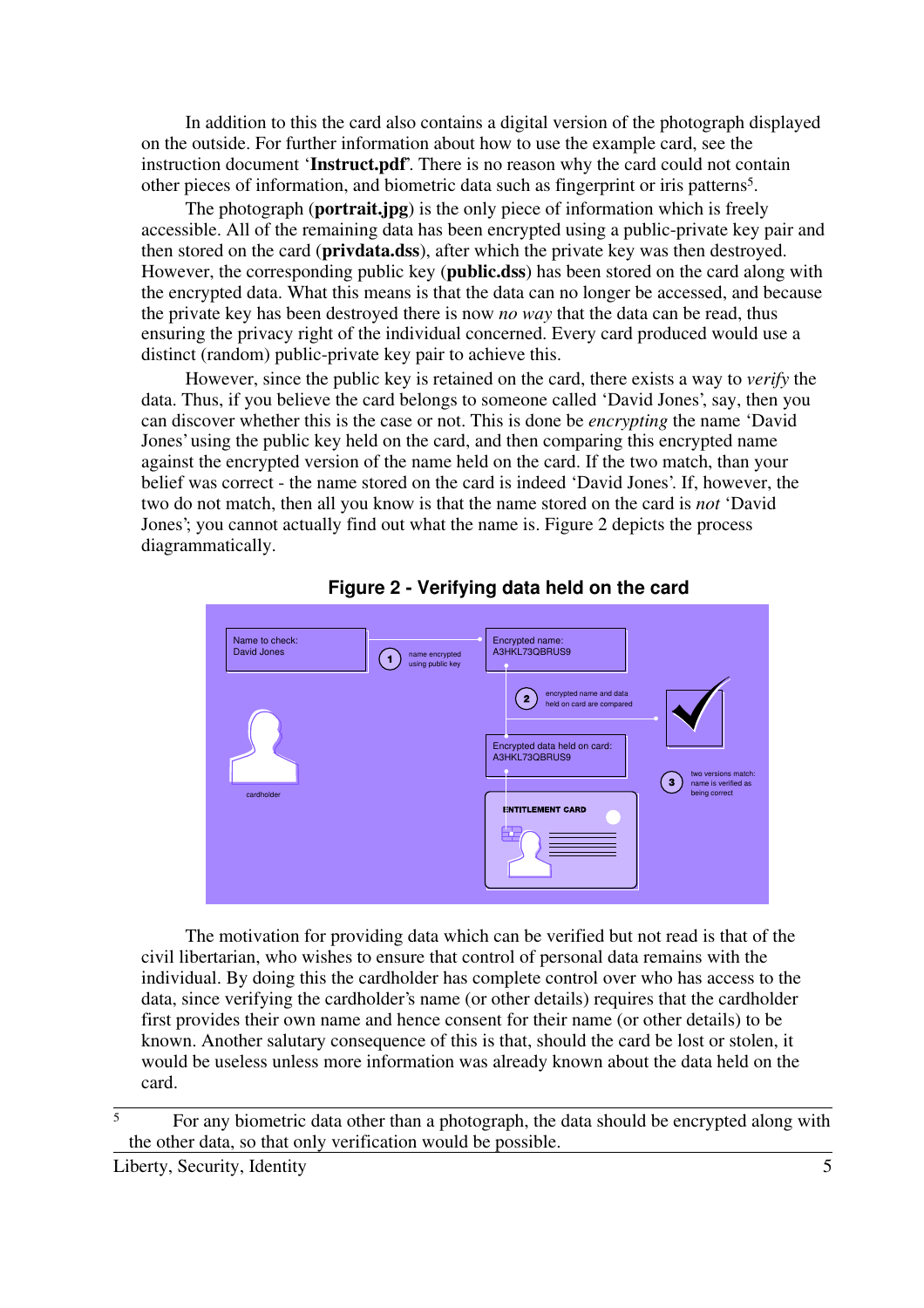Nonetheless, the fact that the data held on the card can only be verified, does not reduce the usefulness of the card for proving identity. In any situation where the cardholder wishes to prove their own identity, the card offers them this opportunity. Coupled with the photograph held digitally on the card, they are able to prove indubitably that the name and other details held on the card refer to them. Equally, from the point of view of a service provider — by verifying the data held on the card — they can be certain that any person is who they claim to be.

 From the government's point of view, this therefore satisfies the requirements (i) and (iv) outlined in the overview above, that an identity card should provide people who are lawfully resident in the UK with a means of confirming their identity to a high degree of assurance; and that it should help public and private sector organisations to validate a person's identity, entitlement to products and services and eligibility to work in the UK.

The second major feature of the card involves the use of data signatures to ensure that only the government is able to produce identity cards. Normal practice might be to use visual indications or other security features on the external surface of the card to guard against counterfeiting. Examples of these might be the use of holographic images, ultraviolet markings or even straightforward intricate design. The biggest drawback with such methods is that it is always possible to overcome them, given sufficient will and resources on the part of the counterfeiter. The card which is proposed here would not need to make use of any of these methods. Instead each piece of data on the card is signed using a private key which only the government has access to, using the methods described in the section on Public Key Cryptography above. On the example card provided, these signatures can be found in the **signature.dss** file. Using this system it would be necessary to distribute the corresponding government public key as widely as possible, a crucial requirement being that it be supplied with all card reading devices or software. Any card reading device would then be able to verify — using the public key — that the data on the card had indeed originated from a government source.

Since the data is split across several files on the card, it has also been necessary to sign the signature file using the government's private key (this signature can be found in the **sigsig.dss** file). This ensures that there is no way to split the data apart. That is, the photograph held on one card could never be mixed with the other data such as name and address taken from a second card. In this way, although it is possible to copy the entire contents of the card, it is not possible to change it in anyway, ensuring that the copying of card data presents no benefit to potential counterfeiters.

Due to the photographic or biometric data being held on the card, there would be no reason under this system to refuse the granting of multiple cards to any individual, since the card could only be usefully used by the designated cardholder. There would also be no reason to prevent individuals from reading the data from the card, for example if they were to use a card reader attached to a home PC, since not only could the information not be usefully read, but copying the data would present no opportunity for fraud or misuse.

It is worth pointing out that current smartcard technology could be used to produce cards as they are described here and that no new or untested technology is required. The data held on the example card, including the digitally stored photograph and all of the key signatures, measures just over 12kbytes of data. A standard smartcard will often hold at least 16kbytes (as for example is the case with the new smartcard introduced in Austria this year, as detailed in the government's consultation document). Given the extra overhead of digital signatures, there still remains a significant amount of remaining memory which could be left for entitlement information or for use by private sector service providers. Hence the government's stated aim (iii) above that any identity card should help people gain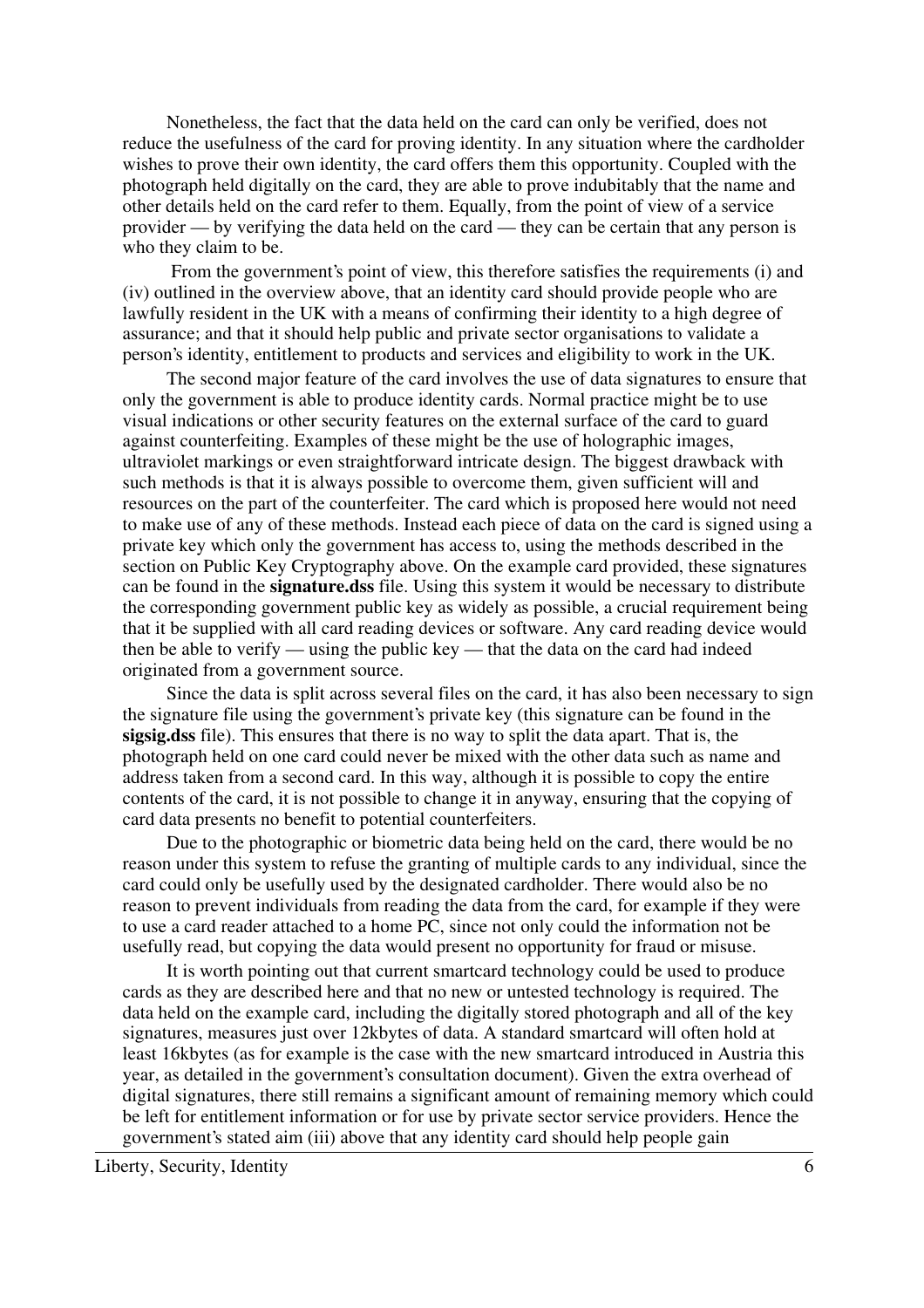entitlement to products and services provided by both the public and private sectors, would not be compromised.

As an additional note, none of the security provided by the card requires that either the data on the card, or information concerning the software and hardware used to read this data need be withheld from the general community. Indeed it is widely acknowledged that the safest method for ensuring that a system is secure, is to make as much information about the system available as possible. In the case of the example card provided, all of the source code for the software required to both create and read the data on the card is given on the card. Making the methods used to encrypt the data available in this way does not in any way reduce the overall security of the system.

#### **The card in use**

One of the differences between conventional ID card schemes and that proposed here is that conventional schemes operate using a central database which holds a copy of all of the personal data which is also displayed on the card. For the scheme described in the government's consultation document, in order for an inquirer to ascertain the guaranteed authenticity of a particular ID card, she must contact the central database and request verification of the details contained on the card. With no central database this is of course impossible, however the scheme described here bypasses this need by containing all of the information required to authenticate a particular ID card on the card itself.

A consequence of this is that, in general, the process of proving a person's identity or details using the system described here is somewhat more straightforward.

The government's consultation document describes a variety of situations in which an ID card might be used, and although translating the processes described into equivalents which would apply to the system described here would be possible, for the sake of brevity we present just two cases.

The first case involves that of providing an off-line biometric check. Figure 3 below shows a diagrammatic representation of the process, which corresponds to figure 5.9 on page 59 of the government's consultation document. In order to clarify we will also describe the process briefly here.

The goal is for the service provider to verify the details of the cardholder, so that they can be certain of the person's identity. The cardholder therefore supplies their identity card to the service provider, who uses a generic card reader connected, for example, to a standard PC to read the digital photograph data from the card. The image would be displayed on the service provider's screen, so that they can check that the card is genuinely that of the cardholder. Since the data is signed and the signature is also stored on the card, the service provider is also able to be certain that the ID card is authentic and was genuinely produced by the government. Other forms of biometric data could be used, other than a digital image of the cardholder. Examples might be fingerprint or iris patterns, although special hardware would also be required in order to obtain the fingerprint or iris pattern of the cardholder<sup>6</sup>.

Having established that the card is genuine and that it belongs to the cardholder, the service provider as yet has no further details about who the cardholder actually is. This is because the data on the card is encrypted, and it is not possible to read it directly. So suppose the service provider wished to know the name and address of the cardholder. The cardholder would then have to supply her name and address, and the cardholder could then

 $\overline{6}$  For any biometric data other than a photograph, the data should be encrypted along with the other data, so that only verification would be possible.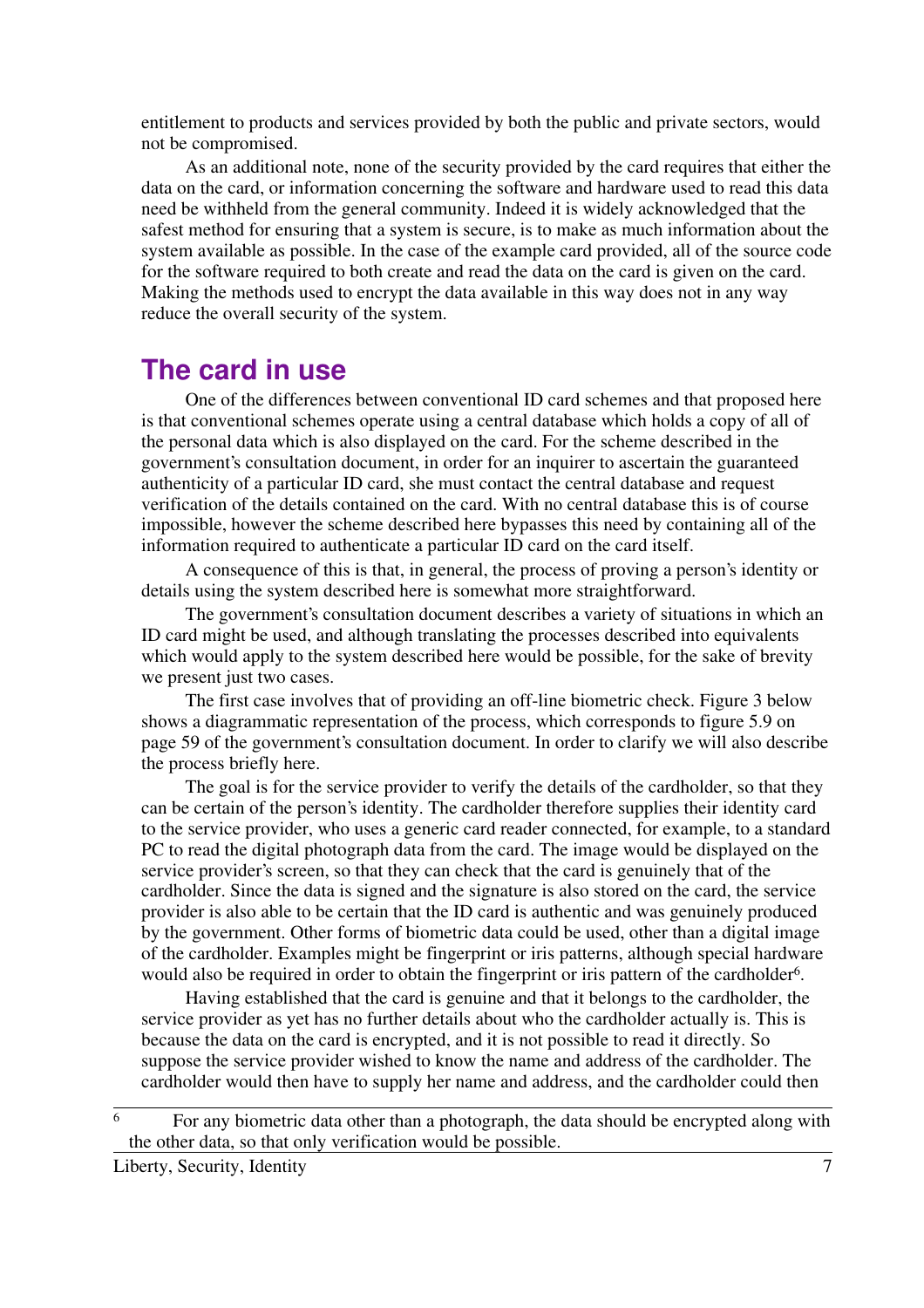*verify* that these details applied to the cardholder by checking it against the encrypted data held on the card (as in figure 2 above). In this way the service provider can be certain that they have the cardholder's correct identity and details, whilst at the same time the cardholder retains control over what particular data the service provider is able to ascertain.



**Figure 3 - Off-line biometric check**

The second example involves the validation of on-line transactions. In this case the cardholder, in conjunction with a home card reader, would send all of the data held on the card to the service provider on-line. In contrast to what might normally be the case, this data is effectively useless to the service provider without further assistance from the cardholder, since they are unable to actually read the encrypted data which has been sent to them.

The cardholder would therefore have to supply additional information, such as her name and address, and the service provider would then be able to verify that the name and address were indeed genuine. However, in itself this would not prevent someone from using a stolen card on-line, although it would not be possible for a stolen card to be used effectively, since the address on the card could not be changed by the thief.

As with the scheme described in the government's consultation document, it would be possible to store an extra passphrase on the card in order to guarantee that the person using the card was indeed the correct cardholder. The process involved is shown below in figure 4, which corresponds to figure 5.8 on page 58 of the government's consultation paper. In this case the service provider would also ask the cardholder to provide one section of their overall passphrase, such as the second word. Having transmitted the data, the service provider would already be in possession of an encrypted version of this passphrase, but would not be able to decrypt it and hence could not know what the passphrase actually was. The cardholder would then provide the second word of their passphrase (in this case 'think') and the service provider could then use the card to validate that this was indeed the second word of the passphrase stored on the card.

In the same situation, under the scheme described in the government's consultation paper, the service provider would be unable to verify the passphrase simply using the data on the card, since the passphrase would not be stored on the card. Instead, she would have to rely on contacting the central register, which would then provide the same service: replying 'yes' or 'no' to the question of whether this was indeed the second word of the person's registered passphrase.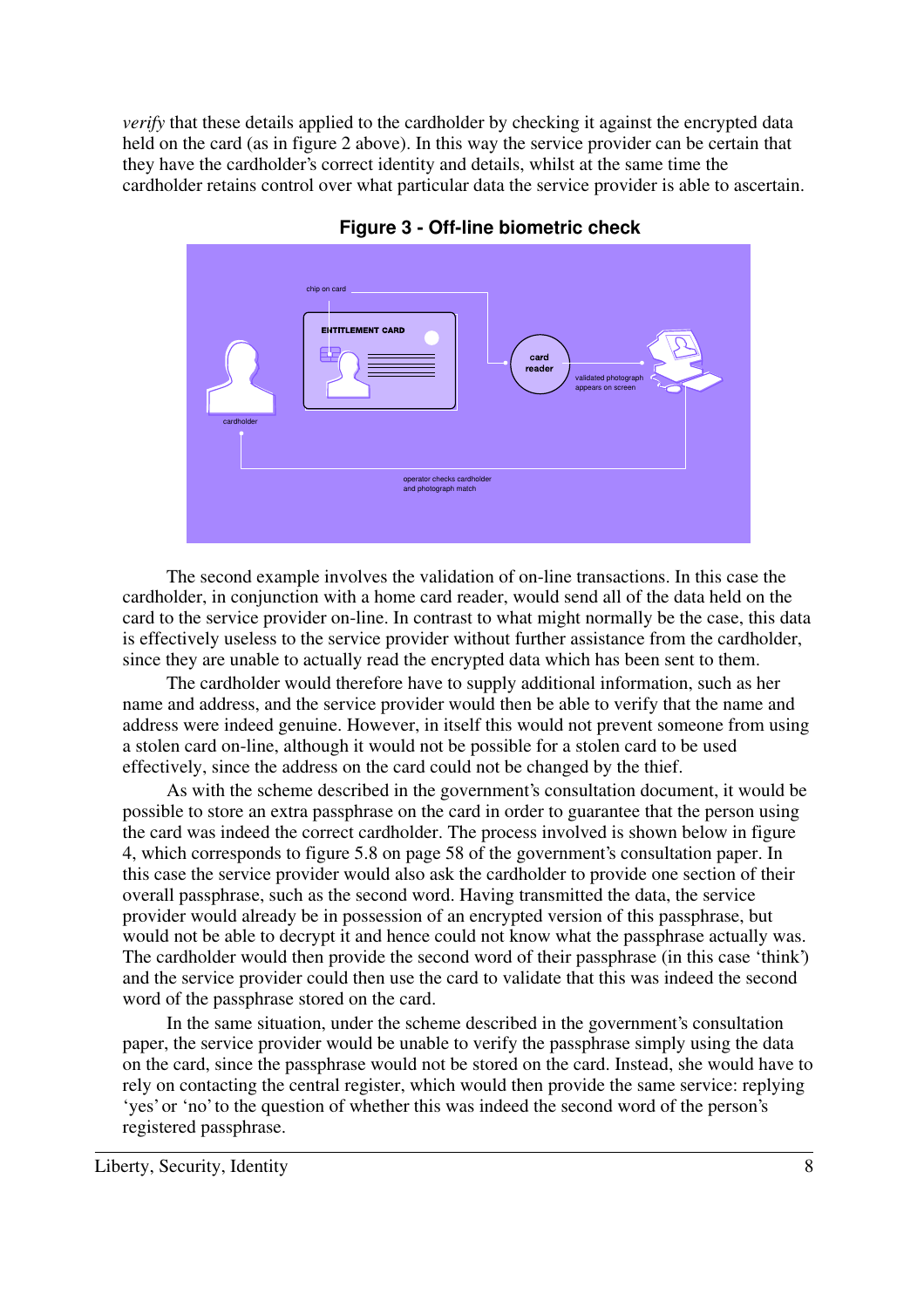Obviously, by avoiding any recourse to a central register, the whole process of validating the passphrase becomes significantly simplified. Nonetheless the system is no less secure if the data is held on the card in the way described here.



**Figure 4 - Using secret card-holder information to validate on-line transactions**

Whilst considering the manner in which on-line transactions are carried out, it is worth pointing out that, since under the system proposed here the duplication of data held on an ID card does not pose a security risk, there is no reason why a person should not be entitled to store an exact copy of the data held on their ID card, perhaps on their home computer or on a floppy disc. Hence it would not be necessary for an individual to have access to an on-line card reader in order to access on-line services in this way, since she could simply use the copy of the data stored on her computer or on a floppy disc.

Once an on-line service provider was satisfied that the card belonged to the cardholder undertaking the transaction, it would then be necessary for the cardholder to provide any further details (such as name or address) required to complete the transaction. The data from the card itself would be inadequate on its own, since the encrypted data cannot be read. Having received any further details, the service provider would be able to use the data from the card to validate that these details were indeed correct.

Again we see that there is a level of transparency which would not pertain if a standard smartcard ID system was used. For the cardholder is never under any misapprehension as to the data the service provider has access to, since any information the service provider obtains must be overtly provided by the cardholder.

### **Cost**

Surprisingly, the cost of introducing the system described here would be potentially cheaper than the example described in the government's consultation document, both in terms of initial outlay and ongoing running costs.

For the most part, the costs would be the same, however the area where significant saving would be made lies in the lifting of a requirement to maintain a central database along with its associated network structure.

The government's estimated costs included £45 million as initial set up costs for a central database, along with £263 million pounds operating costs for the IT infrastructure over the thirteen year period. Removal of these requirements would therefore represent a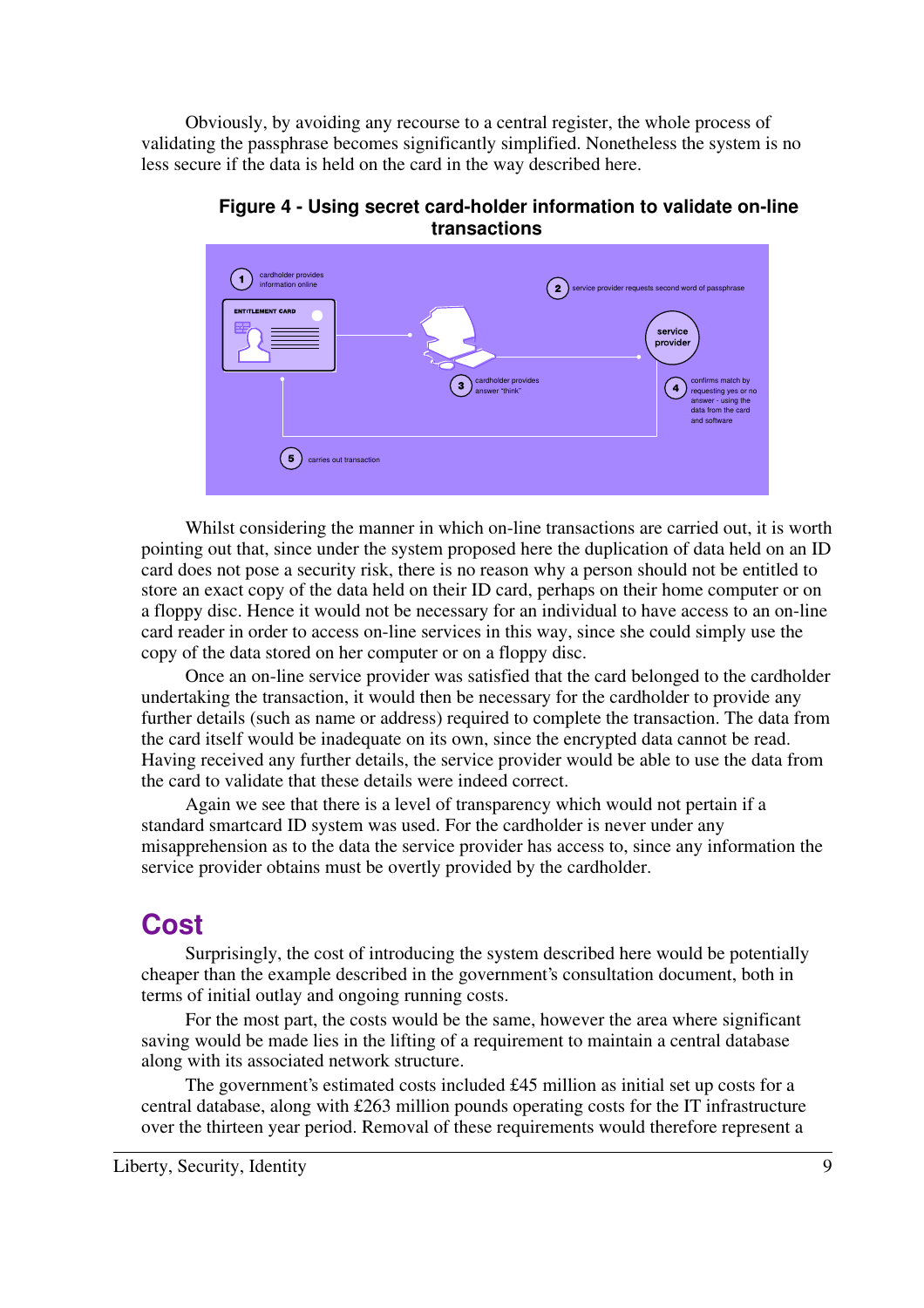saving of £308 million pounds over the thirteen years.

The revised costs over the thirteen year period are detailed in figure 6 below.

| <b>Type of card</b>     | Original costs $(f_m)$ | <b>Revised costs <math>(\text{Im})</math></b> |
|-------------------------|------------------------|-----------------------------------------------|
| Plain card              | 1318                   | n/a                                           |
| Simple Smartcard        | 1640                   | 1332                                          |
| Sophisticated Smartcard | 3145                   | 2837                                          |

**Figure 6 - Revised cost estimates**

Additional cost savings would be enjoyed by public and private sector organisations in relation to employment and identity checks. The system envisaged by the government required that all such checks would involve a premium rate phone call in order for the central register to be accessed. Since under the scheme proposed here these checks could be undertaken in isolation, with the required information being obtainable directly from the data held securely on the card, these phone calls along with their associated costs could be entirely avoided.

Using the figures postulated in the government's consultation document, we find an overall saving for public and private sector organisations undertaking employment and identity checks to accumulate to at least £100.5m over the 5 year period of 2007-13. This compares with a saving of at least £83.82m for the same period under the government's proposed scheme. A breakdown of this calculation is provided in Figure 7 below.

|                                            | Year |      |                                                 |       |       |       |  |  |
|--------------------------------------------|------|------|-------------------------------------------------|-------|-------|-------|--|--|
|                                            |      |      | 2007/08 2008/09 2009/10 2010/11 2011/12 2012/13 |       |       |       |  |  |
| Costs relating to identity checks $(fm)$   |      |      |                                                 |       |       |       |  |  |
| Original cost<br>savings                   | 2.5  | 7.5  | 12.6                                            | 17.6  | 22.6  | 25.1  |  |  |
| Phone charges 0.4                          |      | 1.1  | 1.8                                             | 2.5   | 3.2   | 3.6   |  |  |
| Costs relating to employment checks $(fm)$ |      |      |                                                 |       |       |       |  |  |
| Phone charges 0.68                         |      | 0.68 | 0.68                                            | 0.68  | 0.68  | 0.68  |  |  |
| Total cost savings $(fm)$                  |      |      |                                                 |       |       |       |  |  |
| Original                                   | 1.82 | 6.82 | 11.92                                           | 16.92 | 21.92 | 24.42 |  |  |
| Revised                                    | 2.9  | 8.6  | 14.4                                            | 20.1  | 25.8  | 28.7  |  |  |

**Figure 7 - Employment and identity check cost savings**

With regard to the techniques described in the section on technical details, worries may arise over access to patented algorithms and the costs associated with them. Although patented algorithms are commercially available for implementing public key cryptographic systems, many non-patented and open source alternatives are available and a working system could be implemented without the need to use any patented technology over and above that already required for a smartcard system.